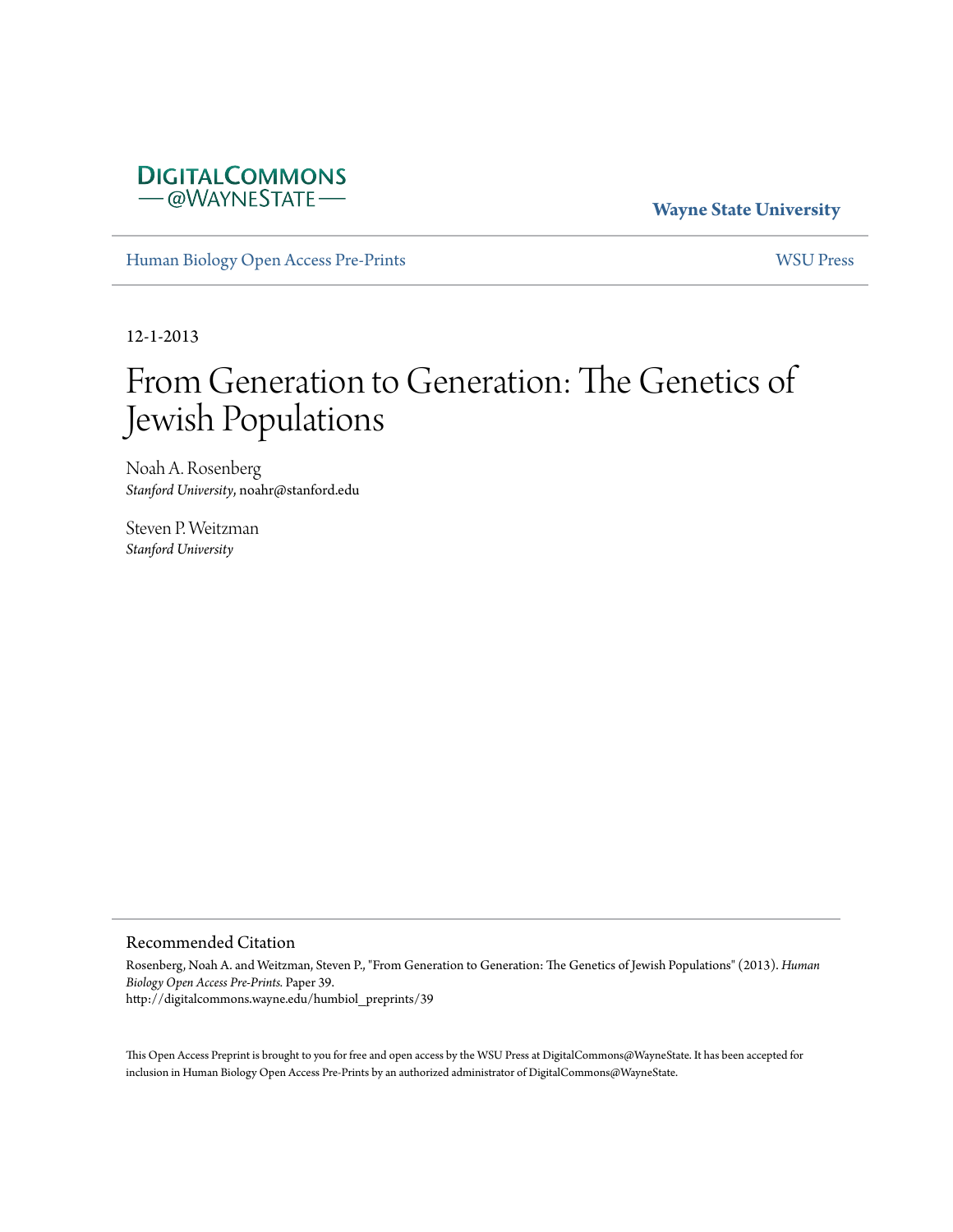## **From Generation to Generation: The Genetics of Jewish Populations**

NOAH A ROSENBERG $^1$ , Steven P Weitzman<sup>2</sup>

 $^{1}$ Department of Biology, Stanford University, Stanford, CA 94305 USA <sup>2</sup>Taube Center for Jewish Studies, Stanford University, Stanford, CA 94305 USA

November 6, 2013 (editorial to appear in 2014)

This year marks the 35th anniversary of two noteworthy papers—one in this journal and the other in the *American Journal of Human Genetics*—posing the same famous question: are the different Jewish populations from around Europe, the Middle East, and North Africa more genetically similar to each other, or are they more similar to the local non-Jewish populations in the regions where they were historically located? Both studies gathered blood-group and protein variation data from a variety of Jewish and non-Jewish populations, compiling significant "classical marker" data sets commensurate with the standard for human populationgenetic studies at the time.

Writing in the *American Journal of Human Genetics*, Sam Karlin, Ron Kenett & Batsheva Bonné-Tamir reported "We found the Ashkenazi, Sephardi, and Iraqi Jewish populations to be consistently close in genetic constitution and distant from all the other populations," concluding that in fact, the Jewish populations were generally more genetically similar to each other (Karlin et al. 1979). In *Human Biology*, Dorit Carmelli & Luca Cavalli-Sforza wrote "A wide scatter of the *Jews was observed among clusters of non-Jews,"* finding that on the contrary, the Jewish groups were largely more similar to the local non-Jewish populations (Carmelli & Cavalli-Sforza 1979).

While these studies used some of the best statistics and data available at the time, they highlight the dramatic changes that have taken place in human population genetics research over the last 35 years. The field has proceeded through a succession of new types of genetic markers, the size of classical data sets has been spectacularly superseded, and the effort to understand new and larger collections of markers has provided many novel methods to the statistical toolbox of population genetics. Further, it has become clear that levels of similarity in human populations are sufficient that the resolution of population relationships among closely related groups often requires both an amount of data and a computational capacity that would have been unimaginable to researchers working in 1979.

What has not changed, however, is that interest in questions of the genetics of Jewish populations has persisted—and in fact, it has intensified. From the viewpoint of population genetics, the history of the various Jewish populations provides a scenario capable of inspiring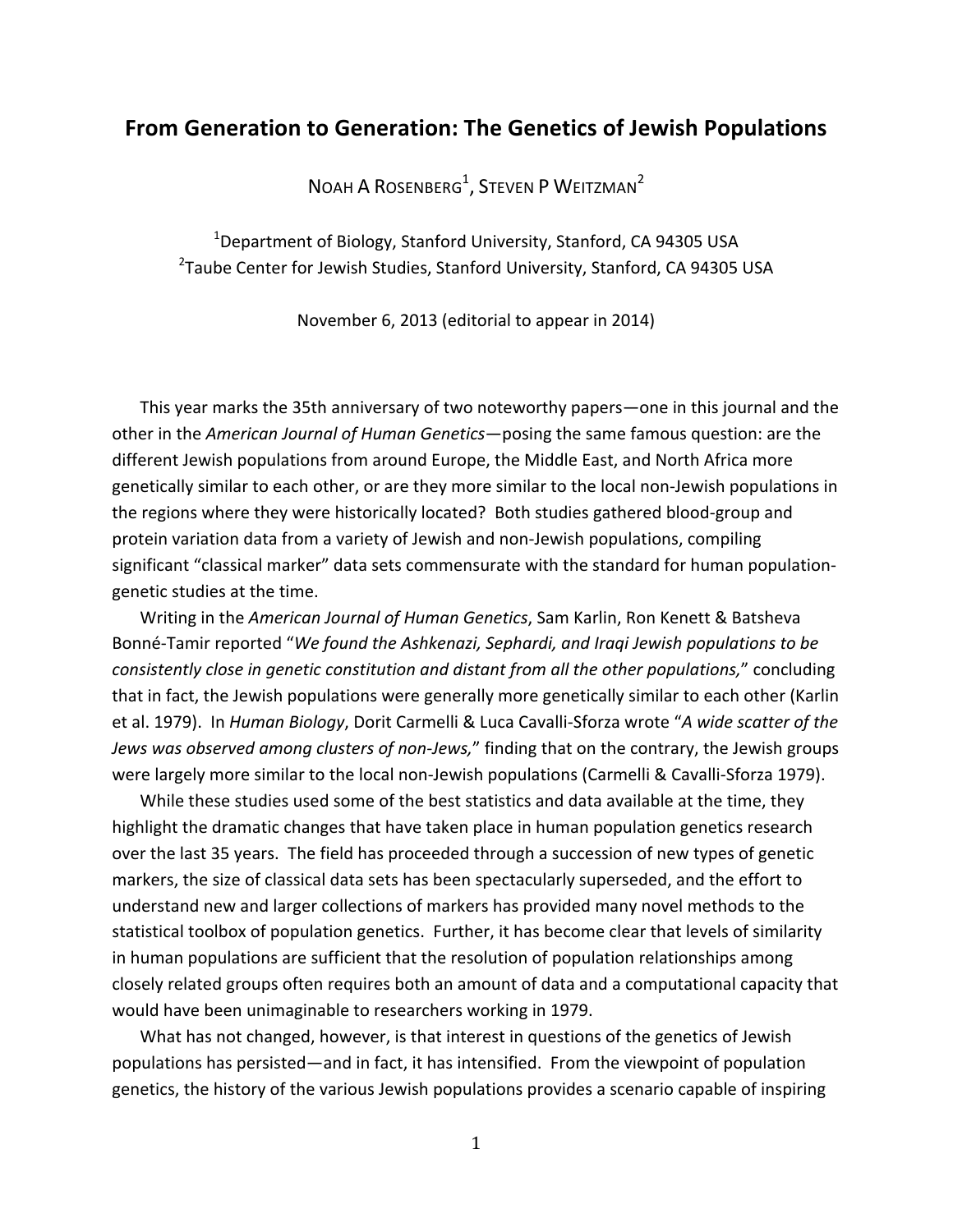and testing new population-genetic methods, a rare case in which multiple groups with a component of shared identity and descent lived over a large geographic range for a long period of time in a region of the world with a deep written record. From the viewpoint of scholarly fields that treat Jewish culture and history as the object of investigation, the use of genetics as an approach for understanding Jewish populations and their history taps into an intrinsic Jewish cultural interest in origins and migrations, a recognition of nonidentical but overlapping senses of Jewish group membership—from cultural to religious to genealogical—and the centrality to Jewish culture of the inheritance of Jewishness within families, as reflected in the title phrase, "From generation to generation."

Seeking to advance and understand trends in the genetics of Jewish populations, this special issue focuses on Jewish population genetics, setting new developments in relation not only to past population-genetic studies, but also in the broader context of Jewish Studies scholarship. The special issue builds upon a course of the same name that we held jointly in the Biology and Jewish Studies programs at Stanford University in the autumn of 2012, featuring the issue's contributors as guest lecturers. Human population genetics is, in part, a form of historical endeavor, potentially illuminating the effects of social practices such as endogamy and conversion, the history of population relationships, and the magnitude, direction, and timing of migration events. At the same time, the field can be viewed as historically situated, with its underlying assumptions, its expression in language, and its cultural reverberations and social implications subject to research in their own right. As a collection of articles spanning multiple forms of inquiry, the special issue aims to both present and contextualize current research, discussing its cultural environment and the challenges that lie ahead.

## **The%Papers**

Two research papers in the issue present modern studies in Jewish population genetics. Peter Oefner and colleagues investigate genetic variation in the Samaritans, a small Middle Eastern population that traces its heritage to a split from Israelite/Jewish populations during biblical times, and whose ancestry has been contentious for much of the time since. Oefner et al. (2014) consider Y-chromosomal and autosomal genetic variation in Samaritans alongside comparable variation in Jewish and non-Jewish populations sampled in Israel, as well as in relation to various populations from surrounding regions. Their analysis of genetic distances finds that the Samaritans have genetic similarity with Cohanim, members of the Jewish priestly caste. Curiously, each of the Samaritan male lineages—with the single exception of the Samaritans' own Cohen lineage—possesses a distinctive Y-chromosome lineage closely related to the "Cohen Modal Haplotype," the shared genetic lineage found at high frequency in both Ashkenazic and Sephardic Jewish males identifying as Cohen descendants. Oefner et al. report that the results strengthen the claims of the Samaritans themselves that they descend from the tribes of Israel at the time of the Assyrian exile in 722-720 BCE.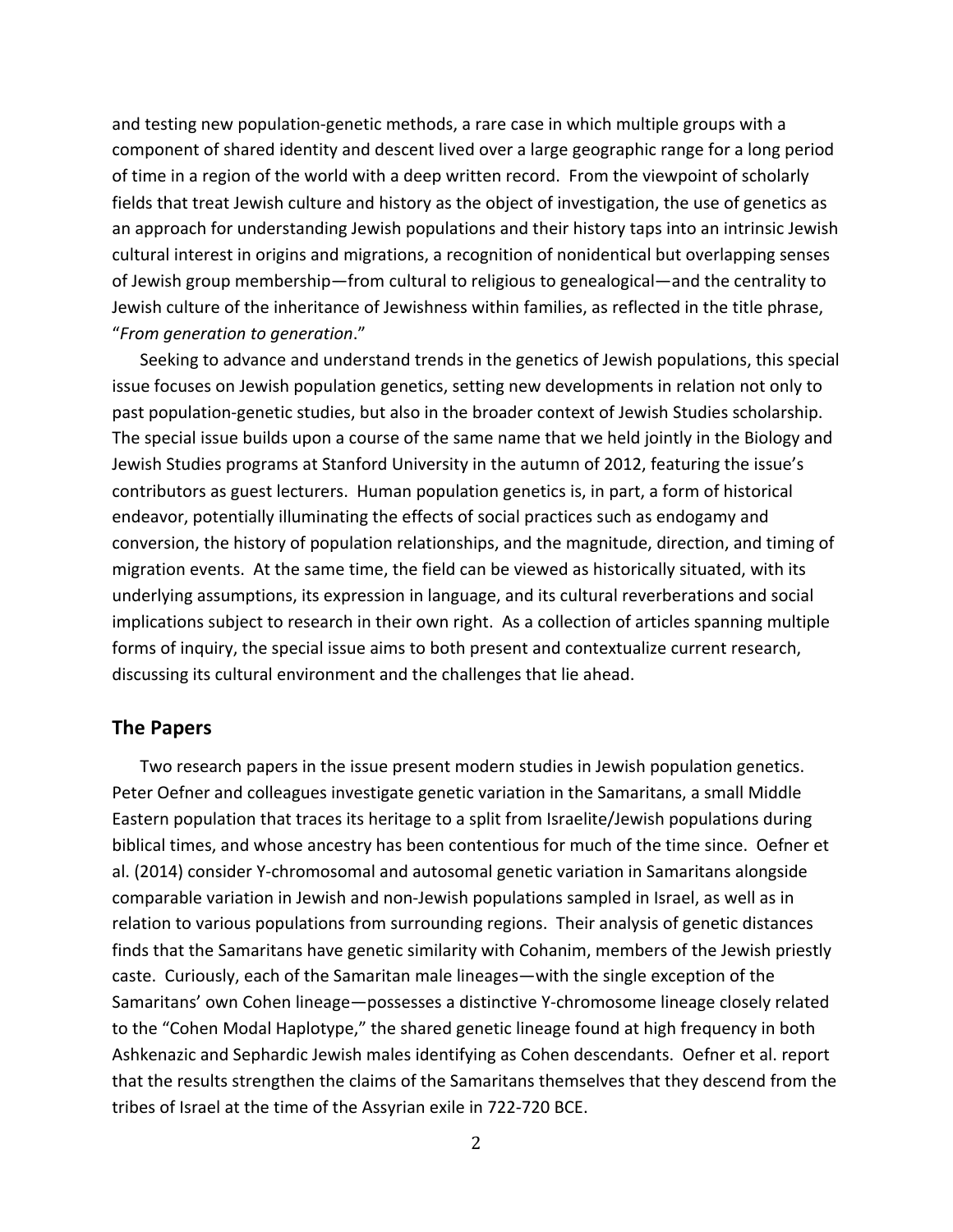Doron Behar, Mait Metspalu, and colleagues examine the origin of the Ashkenazi Jewish population, assembling a large genomic data set from across Europe, the Middle East, and the Caucasus region. Behar et al. (2014) frame their study in relation to a hypothesis that Ashkenazi Jews trace a large proportion of their ancestry to the Khazars, a Turkic-speaking group that lived in the Caucasus region  $~1,000$  years ago, and they are the first to genomically test the Khazar hypothesis using an extensive sample of Caucasus populations. Employing several approaches to the analysis of population relationships, Behar et al. find no support for any special genetic similarity between Ashkenazi Jews and populations of the Caucasus, in fact identifying closer relationships between non-Jewish Caucasus populations and Jewish communities that historically resided in nearby places such as Azerbaijan, Georgia, and Kurdistan. They conclude that their study of a geographically more complete data set upholds earlier results that Ashkenazi Jewish genetic ancestry traces primarily to the Middle East and Europe, that Ashkenazi Jews share a substantial component of their genetic ancestry with other Jewish populations, and that no evidence supporting a historical genetic contribution from the Caucasus region is detectable. The findings of both this article and the article of Oefner et al. have implications for long-standing debates in the field of Jewish history on the origins of the Jews and their relationships to other populations.

Two commentaries seek to probe more directly the connections between present-day research on Jewish population genetics and other current and past areas of scholarship on Jewish populations. Historian John Efron examines the relationship between present-day Jewish population genetics and earlier nineteenth century research in physical anthropology (Efron 2014; for a sampling of the earlier scholarship, see Hart 2011). Efron's contribution aims to fill in the historical background of this past science, noting the rationale that motivated its researchers—some of whom were themselves Jewish—exploring the historical link between topics examined then and still considered now, and interpreting the meaning of their persistence. Efron's contribution includes a discussion of the history of the Khazar theory and its origins among Russian Jewish scientists of the late nineteenth century.

Geneticists today work hard to distinguish their assumptions and methods from the "race" science" of the nineteenth and early twentieth centuries, a subject made infamous by its role as a rationale for Nazi eugenic policies and genocidal practice, and they do not identify at all with the race scientists' near-extinct intellectual tradition. Criticism of human population genetics, especially from scholarly fields that as a premise regard the scientific endeavor with skepticism, has asserted continuity between this earlier race science and present-day genetics research an argument that in the view of many practicing geneticists dramatically exaggerates the linkages, belies their personal orientations toward their own research programs, underestimates the consideration they devote to challenges and subtleties of issues of race in genetics, and unfairly impugns the anti-racist positions that they may in fact hold with an intensity equal to that of the critics. Especially in the ways that it enters the public dialogue,

3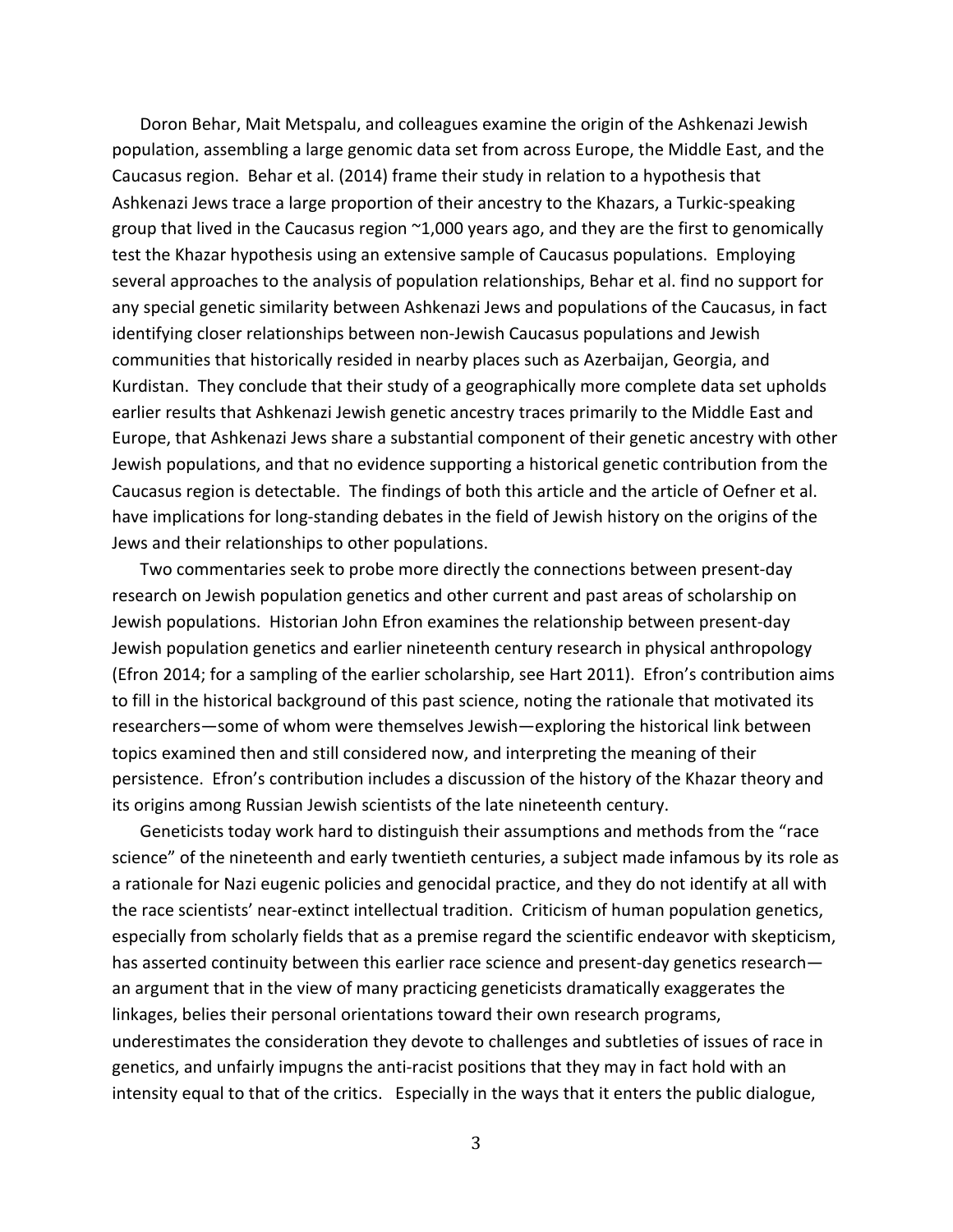however, present-day research in Jewish genetics has sometimes been treated as reintroducing a biological conception of Jewish identity that many may have thought permanently discredited by the Holocaust and its catastrophic racialization of Jewish identity.

At the same time that such research is raising concerns among those worried that it is reracializing Jewishness, it is also exerting a strong fascination both for Jews themselves and for others curious about possible Jewish ancestry in their own lineages. The story of one of our faculty colleagues at Stanford is typical of the pattern. She was surprised to find that a genetic test identified her as having 50% Ashkenazi Jewish ancestry; the unexpected Jewish ancestry must have been contributed by two grandparents of uncertain descent, both adopted as young children in the same Midwestern town after riding orphan trains from New York around 1900, and drawn to each other through this shared experience. Recent research in Jewish genetics, such as the discovery of the Cohen Modal Haplotype (Skorecki et al. 1997; Thomas et al. 1998), has been broadly disseminated within Jewish communities. A wave of modern studies has used genetics to illuminate a variety of aspects of Jewish identity—to corroborate Middle Eastern origins in the background of different Jewish populations (Atzmon et al. 2010; Behar et al. 2010; Hammer et al. 2000; Kopelman et al. 2009), to assess the Jewish identity of non-Jewish groups such as the Lemba of southern Africa (Thomas et al. 2000), and even to help evaluate potential marriage partners within certain Jewish subgroups (Ekstein & Katzenstein 2001). Populationgenetic research is clearly resonating in the broader Jewish public, not only as measured in the appearance of media reports and trade books on Jewish genetics (Entine 2007; Goldstein 2008; Ostrer 2012; Wheelwright 2012), but also in the sizeable Jewish representation in commercial genetic ancestry testing samples (Henn et al. 2012).

In her contribution to the special issue, anthropologist Susan Kahn juxtaposes two recent works that represent radically different perspectives on research in Jewish genetics, Harry Ostrer's Legacy: A Genetic History of the Jewish People (Ostrer 2012) and Nadia Abu El-Haj's The *Genealogical Science: the Search for Jewish Origins and the Politics of Epistemology* (El-Haj 2012). Ostrer's account is a book-length treatment of research in Jewish population genetics from the perspective of one of its central figures, advancing a view on the basis of genetics that Jewishness is biological; El Haj studies the cultural and rhetorical practices that have developed around recent genetics research, unconcerned with evaluating the scientific claims of the research itself, and treating the inquiry as social practice. In her account, the truth value of geneticists' conclusions is beside the point; geneticists are treated not as fellow scholars, but as anthropological subjects whose discourse and practices are studied for the cultural work they do within the broader society. Her book is written in the dispassionate style of conventional academic discourse and acknowledges no interests of its own, but it is critical of apparent interests at play in the styles of reasoning, potential biases, and social consequences of recent genetics research, and it aims to expose personal, communal, political, and commercial interests that penetrate the field.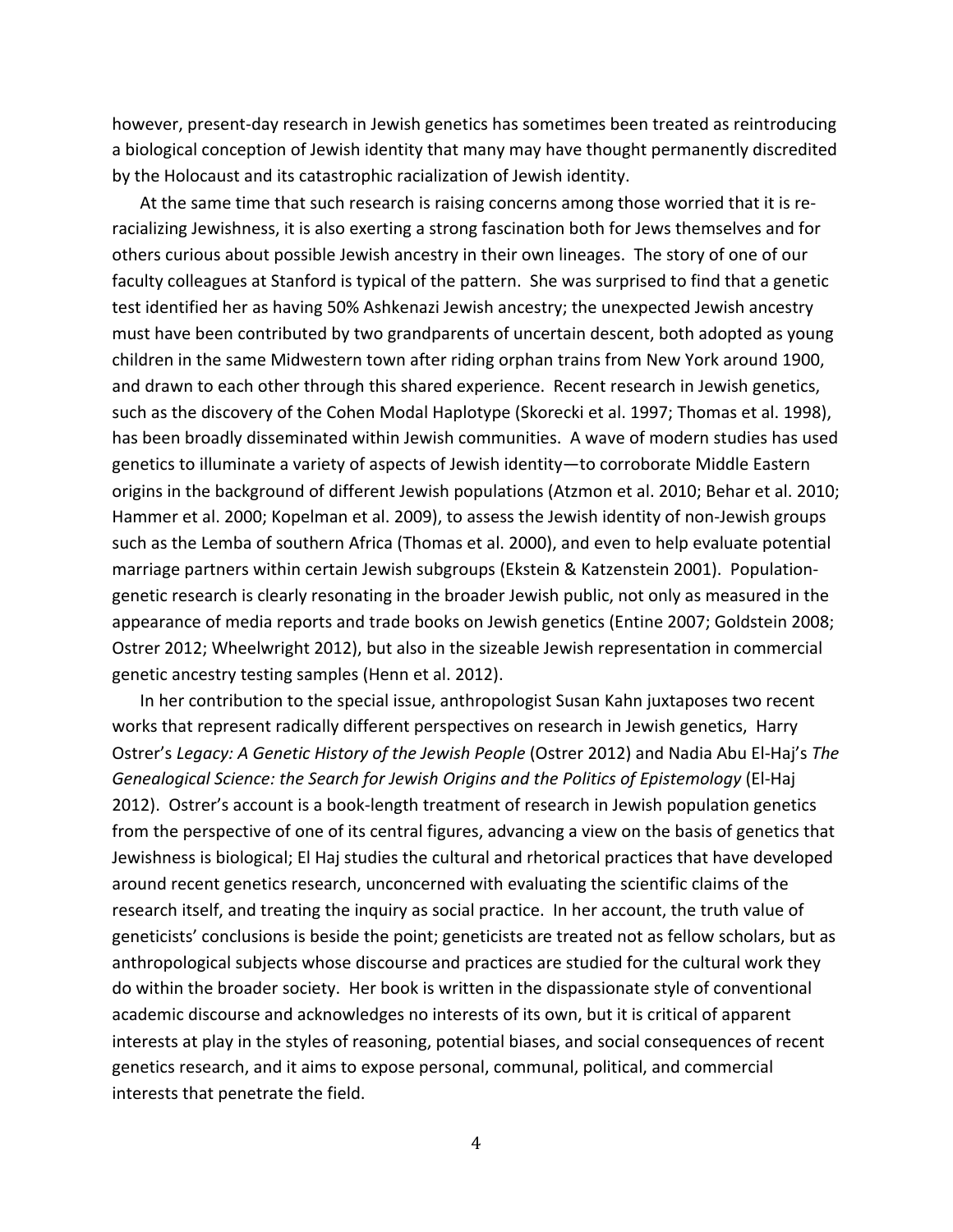Kahn calls for a shared understanding between the positions represented by Ostrer and El-Haj, critiquing both Ostrer's provocative claims about the meaning of the scientific data and the aspersions cast by El-Haj on the science without attending to its actual content. Is Kahn's call for a shared understanding viable? El-Haj's critique runs deep, arguing that the entire enterprise of Jewish genetics is culturally and politically self-serving. It does not matter to her perspective whether the research is scientifically sound; what is relevant for her project is the subtle apparent continuities with earlier race science, the work the research does as a part of identity construction, and the rhetorical, cultural and political practice that it entails or enables. Does such a perspective have something to discern from people that it considers objects of study? El-Haj does not clarify whether population-genetic research—for Jews or for other population groups—can be a helpful form of inquiry under any circumstance. Would she think she has anything to learn at all from such research? And what can geneticists gain from a scholar like El-Haj who questions the very premises of their work, who seems uninterested in the truth claims that they make as genuine efforts to understand the world, and who reads their scientific efforts only with a hermeneutics of suspicion?

Whether bridging the difference is possible or not, Kahn's juxtaposition is instructive, as the two perspectives at least have the potential to learn from one another. Ostrer frames the evidence within a manifestly Jewish understanding of history. El-Haj's study, even if one is unpersuaded by its particular arguments, offers an opportunity to understand the implications of this work within another cultural perspective. What would happen if El-Haj's program were to engage her subjects with a willingness to give them more of their own voice, understanding how geneticists view their own work, how they frame its implications, and how they view their own disagreements and ambivalences? It need not require either side to abandon their different forms of inquiry to attend to what the other is saying. Whether or not a shared understanding is attainable, or would even be at all desirable to the protagonists of Kahn's essay, her contribution is a call for scholars of different perspectives to pursue mutual engagement at a deeper, more informed level.

The final paper in this issue, by archaeologist Aaron Brody and geneticist Roy King, represents one such example of mutual engagement. Brody & King reach back to the earliest prehistory of the Jews, the origins of a distinct Israelite community within late Bronze Age or early Iron Age Canaan, asking whether genetics can help understand the formation of this identity. The ethnogenesis of the early Israelites, how they related to earlier Canaanites, and their eventual emergence as a distinct people that defined itself in opposition to neighboring Canaanites and Philistines, have been major preoccupations of Syro-Palestinian archaeology in recent decades. Can genetic evidence illumine this process of ethnogenesis? Brody & King do not answer this question; rather, they review modern Jewish genetics in relation to the archaeological scholarship, and they attempt to envision future research linking the two forms of inquiry. Whether such research can actually be undertaken is an open question—it is unclear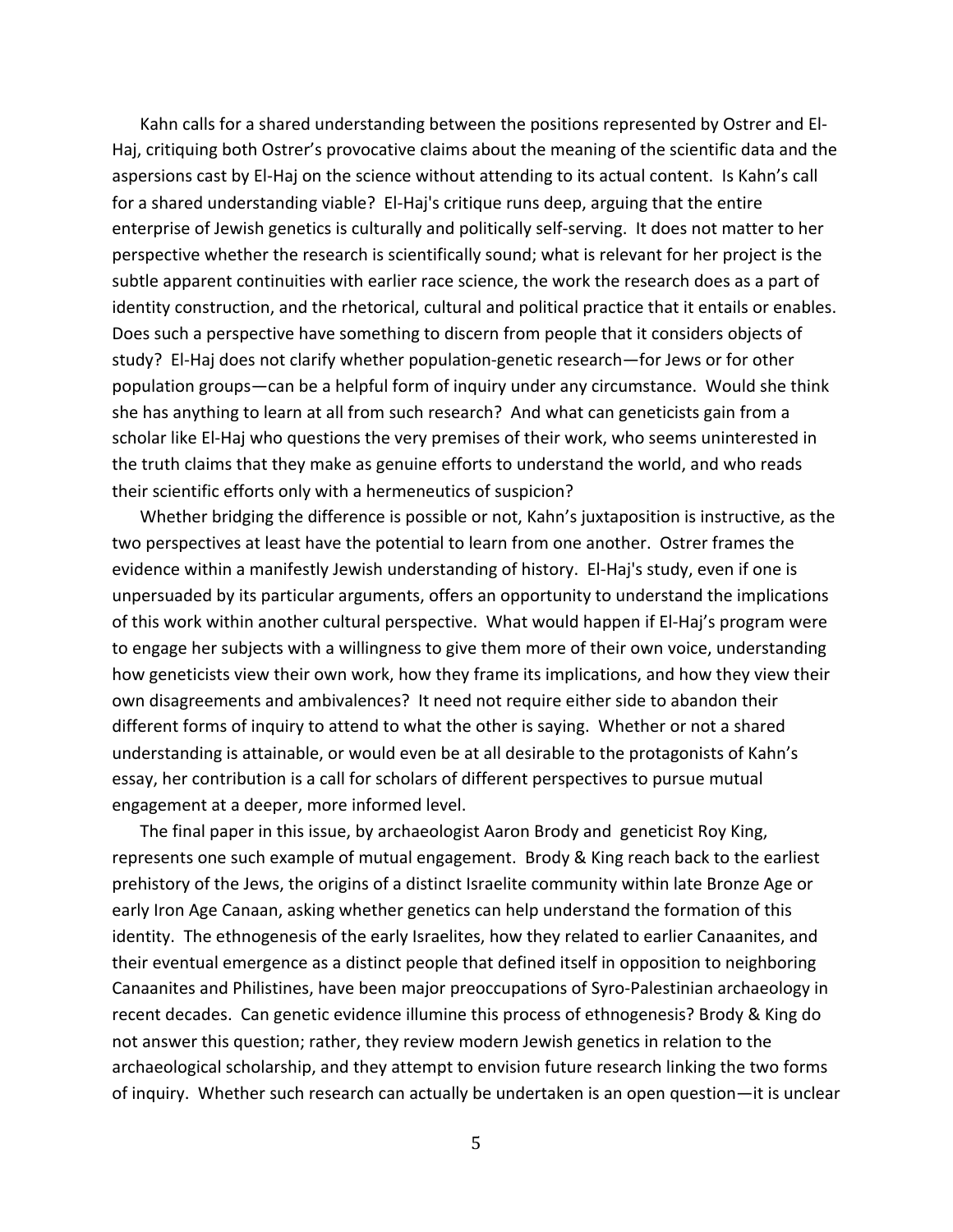that the relevant ancient DNA materials can be retrieved from skeletal remains, not only for the usual practical reasons, but also because of cultural and legal barriers imposed in Israel on the use of human remains for research purposes.

The contribution of Brody & King highlights a goal of this special issue of *Human Biology* in bringing together different forms of scholarship that bear upon the conduct and interpretation of research in the genetics of Jewish populations. Beyond the suggestions of Brody & King for integrations of genetic and archaeological research, the special issue identifies a number of directions for future work, from new uses of identity-by-descent and spatial mapping, as reported by Behar et al., to proposals for incorporation of the history and consequences of the subject, as suggested by Efron and Kahn. Given the deep correspondences of the questions and preoccupations of Jewish genetics with the history of cultural scholarship on Jewish populations, we expect that forms of integrated analysis will be valuable for future advances.

Acknowledgments. We are grateful for financial support from several academic units at Stanford, including the Center for Comparative Studies in Race and Ethnicity, the EcoEvo group in the Department of Biology, the Morrison Institute for Population and Resource Studies, the Stanford Center for Population Research, and the Taube Center for Jewish Studies (with funding provided by the Koret Foundation). We also thank the editors of *Human Biology*—Franz Manni for enthusiastic support and advice at an early stage, and Brian Kemp and Ripan Malhi for assistance with editorial management of some of the papers.

### **Literature%Cited**

- Atzmon, G., Hao, L., Pe'er, I., Velez, C., Pearlman, A., Palamara, P.F., Morrow, B., Friedman, E., Oddoux, C., Burns, E., and H. Ostrer. Abraham's children in the genome era: major Jewish diaspora populations comprise distinct genetic clusters with shared Middle Eastern ancestry. Am. J. Hum. *Genet.* 86:850-859.
- Behar, D.M., Metspalu, M., Baran, Y., Kopelman, N.M., Yunusbayev, B., Gladstein, A., Tzur, S., Sahakyan, H., Bahmanimehr, A., Yepiskoposyan, L., Tambets, K., Khusnutdinova, E.K., Kushniarevich, A., Balanovsky, O., Balanovsky, E., Kovacevic, L., Marjanovic, D., Mihailov, E., Kouvatsi, A., Triantaphyllidis, C., King, R.J., Semino, O., Torroni, A., Hammer, M.F., Metspalu, E., Skorecki, K., Rosset, S., Halperin, E., Villems, R., and N.A. Rosenberg. 2014. No evidence from genome-wide data of a Khazar origin for the Ashkenazi Jews. *Hum. Biol.* (in press).
- Behar, D.M., Yunusbayev, B., Metspalu, M., Metspalu, E., Rosset, S., Parik, J., Rootsi, S., Chaubey, G., Kutuev, I., Yudkovsky, G., Khusnutdinova, E.K., Balanovsky, O., Semino, O., Pereira, L., Comas, D., Gurwitz, D., Bonne-Tamir, B., Parfitt, T., Hammer, M.F., Skorecki, K., and R. Villems. 2010. The genome-wide structure of the Jewish people. *Nature* 466:238-242.

Brody, A.J., and R.J. King. 2014. Genetics and the archaeology of ancient Israel. *Hum. Biol.* (in press).

Carmelli, D., and L.L. Cavalli-Sforza. 1979. The genetic origin of the Jews: a multivariate approach. *Hum. Biol.* 51:41-61.